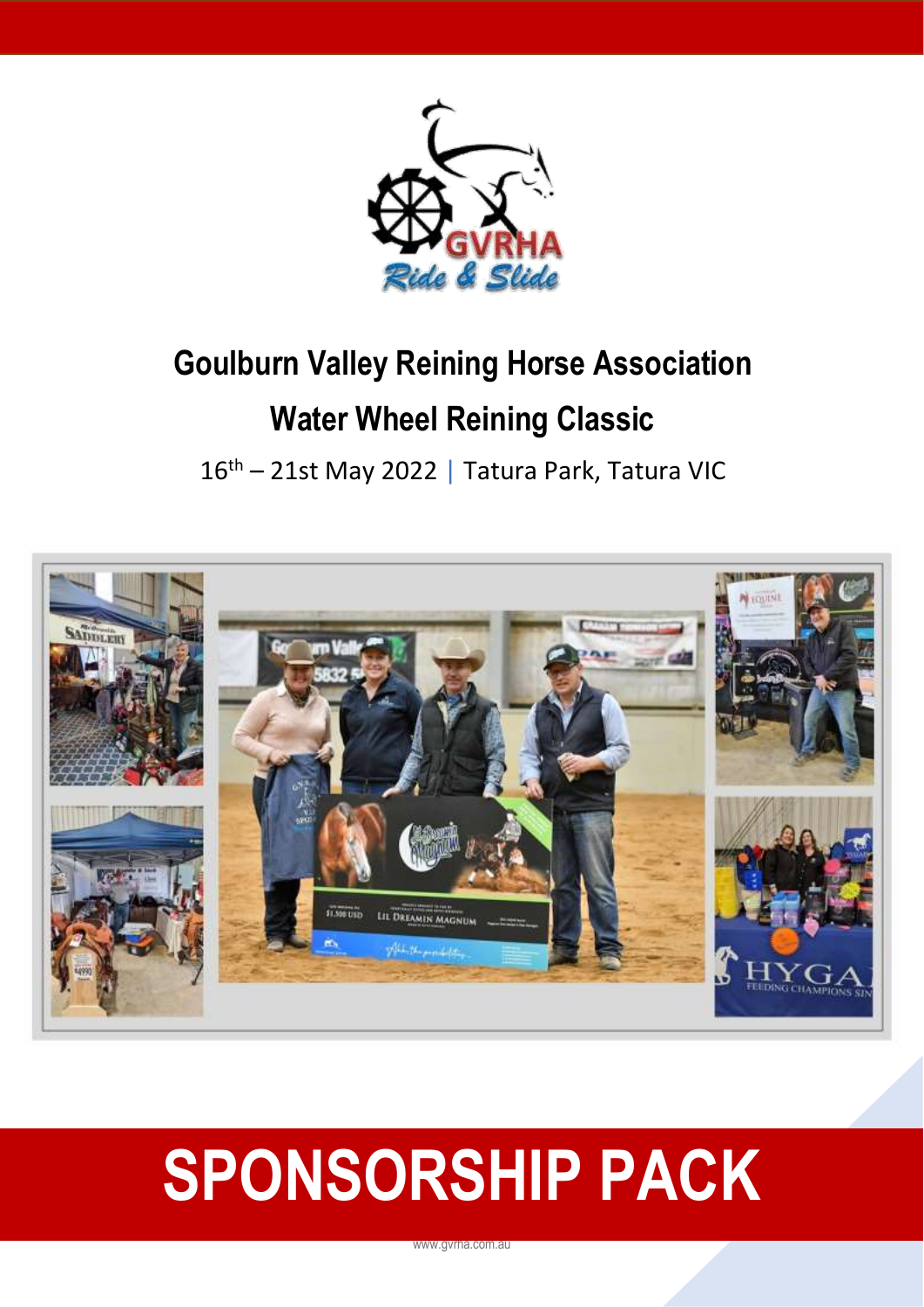

### **2022 Water Wheel Reining Classic SPONSORSHIP PACK**

Dear Sir/Madam,

On behalf of the Goulburn Valley Reining Horse Association (GVRHA), I would like to personally invite you to become a sponsor of our 2022 Water Wheel Reining Classic. Previously known as Buckle Up & Slide, the Committee decided to return to the previous event name – Water Wheel Reining Classic. The last event was a great success due in part to the tremendous support of our sponsors! In 2022, the Show will be held 16<sup>th</sup> – 21st May at Tatura Park Events & Exhibition Complex, 20 Hastie St. Tatura Vic.

Established in 2005, the Goulburn Valley Reining Horse Association is based in Tatura, Victoria. A friendly and welcoming club aiming to provide a platform for the growth and promotion of Reining, we offer a variety of club events to suit those new to the sport right up to the highest non-professional and professional riders in the country. We hold several shows and clinics throughout the year including this feature event – The Water Wheel Reining Classic. We are currently affiliated with the National Reining Horse Association (USA) and this event is one of the hottest shows on the Australian Reining Calendar with many interstate competitors in attendance.

The GVRHA is continuing its fresh approach to sponsorship. It's not what you can do for us, it's what we can do for you! Offering a yearly sponsorship partnership, GVRHA will utilise our media platforms to give you access to the coverage you want. Our annual Water Wheel Reining Classic is the highlight of our year, and the one event that drives everything else that we do as an association.

As a Sponsor, we can offer naming rights to each class during the event. We are also seeking a major sponsor for 2021, offering naming rights to the event in this partnership. Products and businesses are more than welcome to attend with a trade stall. Trophy horse rugs with the award and sponsor's business name embroidered on them will be presented to each class and will undoubtedly be proudly worn at multiple events nationwide for years to come. This aids in ensuring your valuable sponsorship will not be forgotten. At the conclusion of each class we bring all riders from that class back into the arena for the announcement and presentation of awards and prizes. This is a great opportunity to recognise a job well done, as well as a chance to recognise our amazing sponsors. We encourage sponsors to attend the event and be the ones to hand out the prizes and awards! Our show photographer takes photos of all presentations for us to later use in advertising. With an active Facebook page, we can share your news to a wider audience right up until the end of the season. Your advertisement will be positioned on our website and featured in our major show program along with continued mentions over the PA during the event. With over 150 competitors expected and a large spectator attendance – **what are you waiting for?**

GVRHA is one of the largest Reining clubs within Australia and attracts competitors from all states of the country, this ensures your business or product exposure is nationwide! Our Water Wheel Reining Classic offers sponsors an outstanding opportunity to promote your business across the horse industry and be part of a very successful event. Included in this pack is an outline of the sponsorship levels listing the great benefits offered to our sponsors. We are very grateful to the individuals and organisations that support our Association and its competitors while contributing to the growth of our industry. Feel free to select one of the predetermined sponsorship levels or contact me to tailor an individual agreement that suits your needs!

Sincerely,

Cherrie Secomb

*Sponsorship Co-Ordinator* | **Goulburn Valley Reining Horse Assoc.** M: 0455 500 242 / E[: gvrha.secretary@gmail.com](mailto:gvrha.secretary@gmail.com)

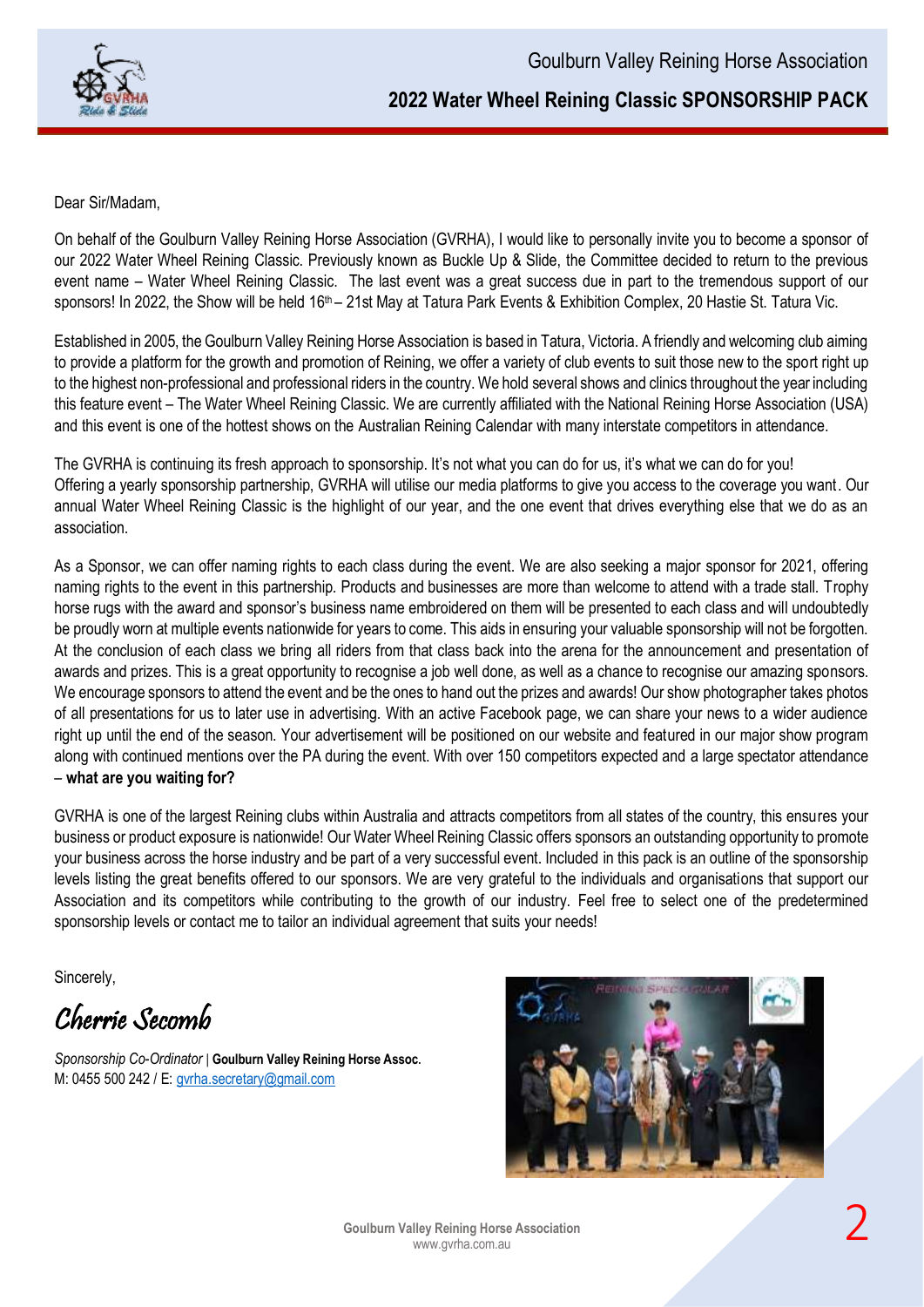

# *WHAT IS REINING?*

The sport of Reining is as exciting as it gets. The signature spins and slides keep us on the edge of our seats.

Reining is a judged event designed to show the athletic ability of a ranch type horse within the confines of a show arena. Horses are judged individually as they complete one of fifteen pre-selected approved patterns.

Each pattern contains a series of manoeuvres to be executed in proper order. Those manoeuvres include small slow circles, large fast circles, lead changes, rollbacks over the hocks, 360-degree spins done in place, rundowns, backups and the signature sliding stop.

In scoring, credit is given for smoothness, finesse, attitude, quickness and authority when performing the various manoeuvres. Controlled speed in the pattern raises the level of difficulty and makes the reining horse more exciting and pleasing to watch. Increased level of difficulty is rewarded with higher scores if the manoeuvres are performed correctly.

Reining differs from other western horse sports because the horse and rider are specifically judged based on how "willingly guided" the horse completes the pattern. The philosophy of the sport is embodied in one statement*: "To rein a horse is not only to guide him, but also to control his every movement. The best reined horse should be willingly guided or controlled with little or no apparent resistance and dictated to completely".* 

The Reining judging system is recognised as the leading format for judging an equine event that combines technical and stylistic elements coupled with consideration of "degree of difficulty". Many segments of the equine judging discipline have openly embraced the Reining judging system.

There are multiple divisions of competition offered at approved shows to enable competitors at all levels to participate, learn, and improve as they master the intricacies of one of the most exciting equine competition events. Reining shows offer several levels of competition for:

- **Open riders**
- Rookie and entry-level riders
- Non-Pro riders
- Youth riders
- Novice horses
- Aged event (futurity, derby, and maturity) horses
- **Affiliate (or local level) competitors**
- Para reining open to riders with disabilities





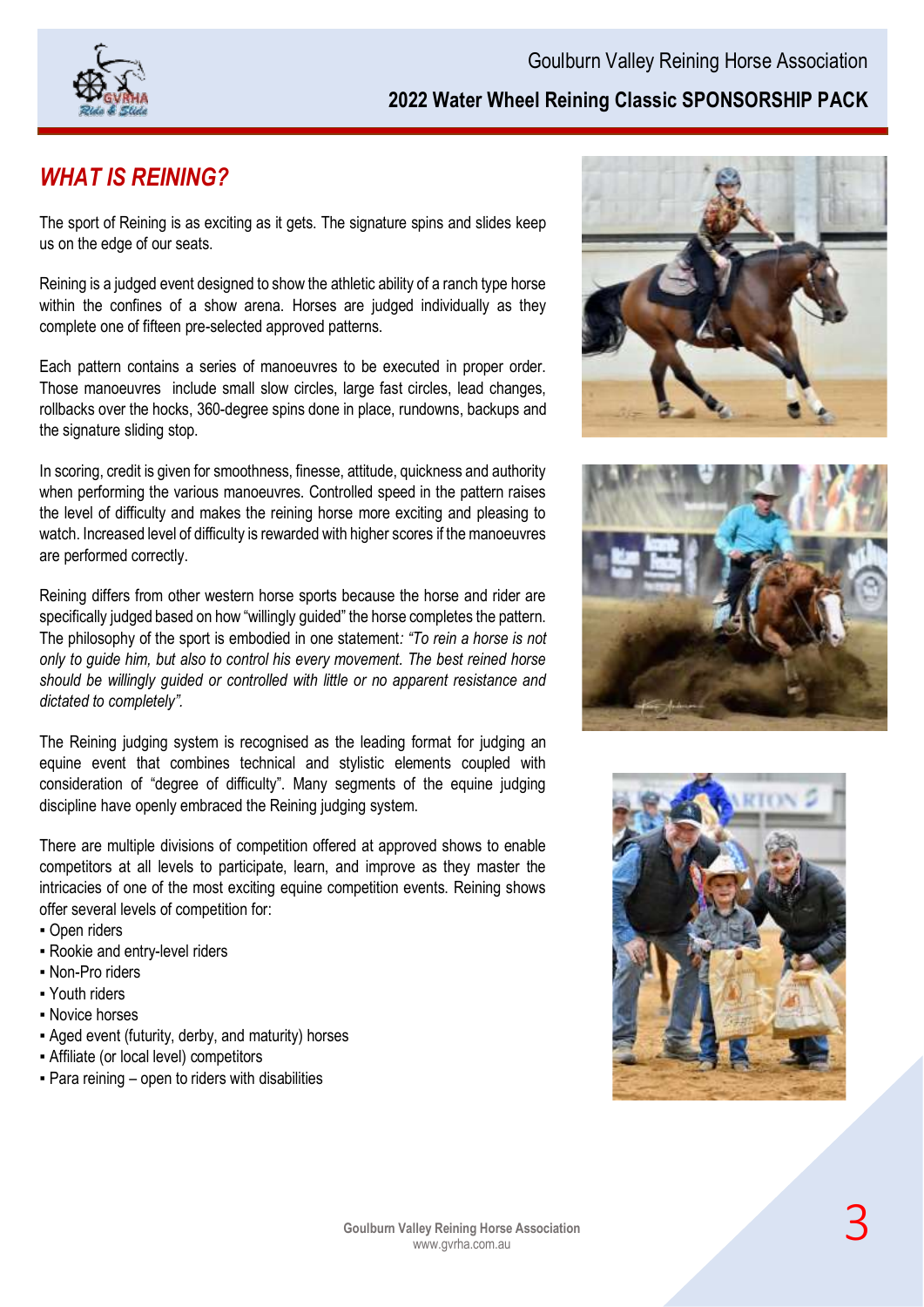

# **SPONSORSHIP PACKAGES**

#### **PLATINUM Sponsorship: \$2,000**

As a PLATINUM Sponsor you receive:

● Naming rights to the event – Speak to us, let's work out a package!

#### **GOLD Sponsorship: \$1,000**

As a GOLD Sponsor you receive:

- Naming rights to one of the six prime time FEATURE Buckle classes. These classes attract the most spectators Open Derbies, Non Pro Derbies, Futurities and Maturities.
- Advertisement featured on GVRHA's Facebook, website and largely in the official show program
- Announcements and Acknowledgements from show announcer for duration of the event
- Name recognition on trophy rug
- Access to VIP Sponsor Area
- Participation in presentation of awards and photo opportunity with class winner
- Banner/signage advertising at the event (provided by Sponsor)
- Trade stall area (3m x 3m). Please contact to discuss
- Sponsor supplied promotional material in competitor packs

#### **SILVER Sponsorship: \$400**

As a SILVER Sponsor you receive:

- Naming rights to one of the Buckle classes Intermediate Open, Intermediate Non-Pro, Limited Open, Limited Non-Pro, Rookie Level 1, Rookie Level 2, Rookie Professional, Youth, Novice Horse classes, Prime Time Non-Pro
- Name recognition on trophy rug
- Access to VIP Sponsor Area
- Participation in presentation of awards and photo opportunity with class winner
- Advertisement featured on GVRHA's Facebook, website and largely in the official show program
- Announcements and Acknowledgements from show announcer for duration of the event
- Arena advertising 1 banner (provided by Sponsor)
- Trade stall area (3m x 3m). Please contact to discuss
- Sponsor supplied promotional material in competitor packs

#### **BRONZE Sponsorship: \$250**

As a BRONZE Sponsor you receive:

- Naming rights to one of the GVRHA Affiliate classes GVRHA Green Rider, GVRHA Mens, GVRHA Ladies, GVRHA Snafflebit, RA Green Rider Level 1 & Level 2
- Name recognition on trophy rug or trophy prize
- Access to VIP Sponsor Area
- Participation in presentation of prizes and photo opportunity with class winner
- $\bullet$  Arena advertising  $-1$  banner
- Logo or small advertisement featured on GVRHA's Facebook quarterly for the season
- Logo or small advertisement in the official show program
- Trade stall area (3m x 3m). Please contact to discuss
- Announcements and Acknowledgements in show announcer's loops

#### **SMALL FINANCIAL SPONSORSHIP**

Chat to us – we are happy to work out an individual arrangement! You may only be after one avenue of promotion such as announcer's loop, show program or perhaps just want to have a trade stall!

#### **PRODUCT SPONSORSHIP**

Welcomed and valued! With so many varying products it's hard for us to predict your sponsorship value. Let's chat and work out an arrangement that best suits you!

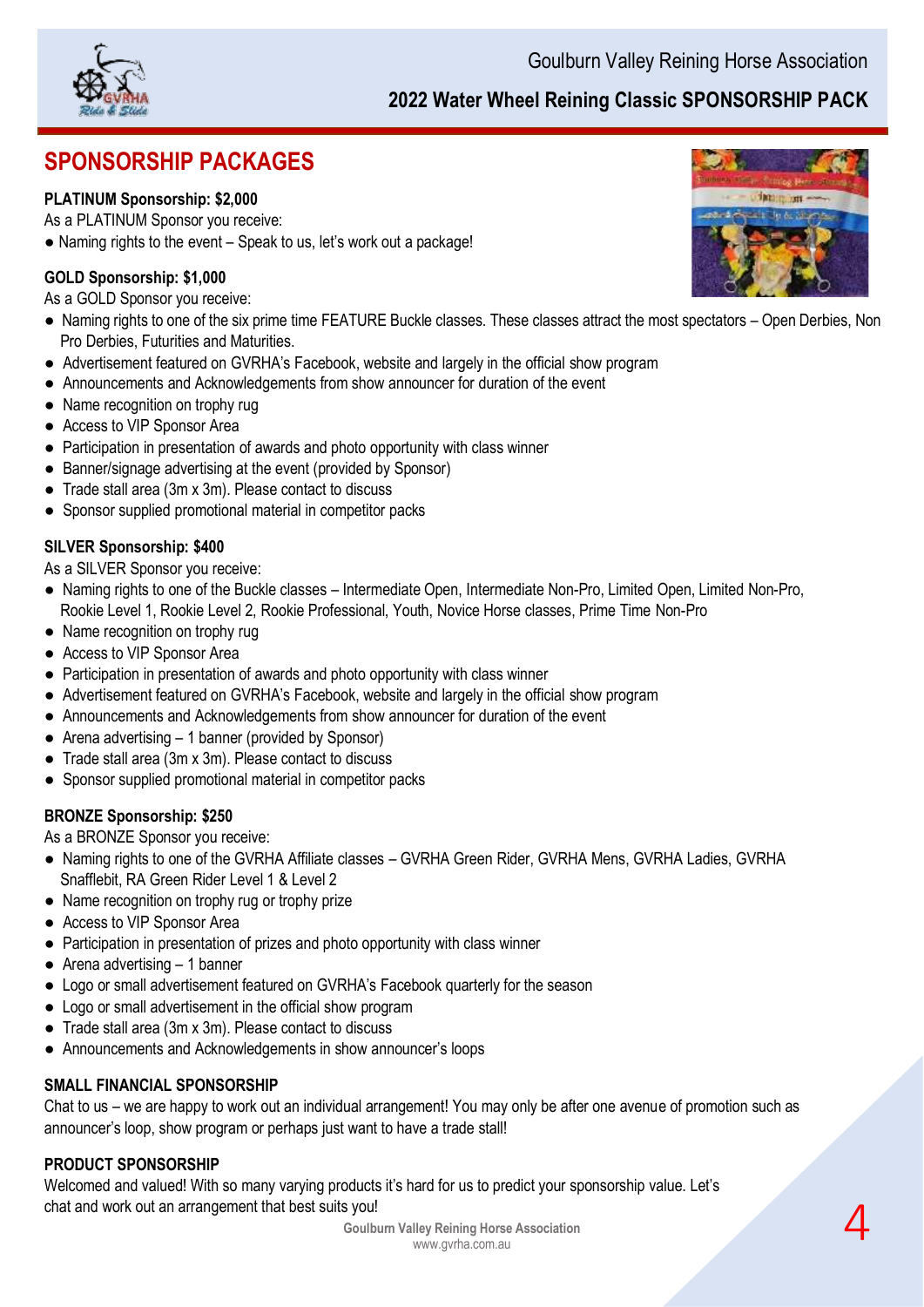

# **SPONSORSHIP PACKAGE SUMMARY**

| Package                                                                            | <b>PLATINUM</b> | <b>GOLD</b>  | <b>SILVER</b> | <b>BRONZE</b>  |
|------------------------------------------------------------------------------------|-----------------|--------------|---------------|----------------|
| <b>Package Price</b>                                                               | \$2,000         | \$1,000      | \$400         | \$250          |
| <b>Event Naming Rights</b>                                                         |                 |              |               |                |
| Feature Buckle Class Naming<br><b>Rights</b>                                       |                 | $\checkmark$ |               |                |
| <b>Buckle Class Naming Rights</b>                                                  |                 |              | $\checkmark$  |                |
| Affiliate Class Naming Rights                                                      |                 |              |               | $\checkmark$   |
| Trade Stall Area (3m x 3m)                                                         |                 |              |               |                |
| Access to VIP Sponsor Area                                                         |                 |              |               |                |
| Arena Advertising - 1 Banner<br>(supplied by Sponsor)                              | $\checkmark$    |              |               |                |
| Show Program Advertisement                                                         |                 |              |               | Logo           |
| Website / Facebook<br>Advertisement                                                |                 |              |               | Logo Quarterly |
| Name Recognition on Trophy<br>Rug                                                  | ✓               | ✓            | ✓             |                |
| Name Recognition on Trophy<br>Prizes                                               |                 |              |               |                |
| Announcements and<br>Acknowledgments by Show<br>Announcer                          | $\checkmark$    |              | ✓             |                |
| Participation at Awards<br>Presentation                                            |                 |              |               |                |
| <b>Promotional Material in</b><br><b>Competitor Packs</b><br>(supplied by Sponsor) |                 |              |               |                |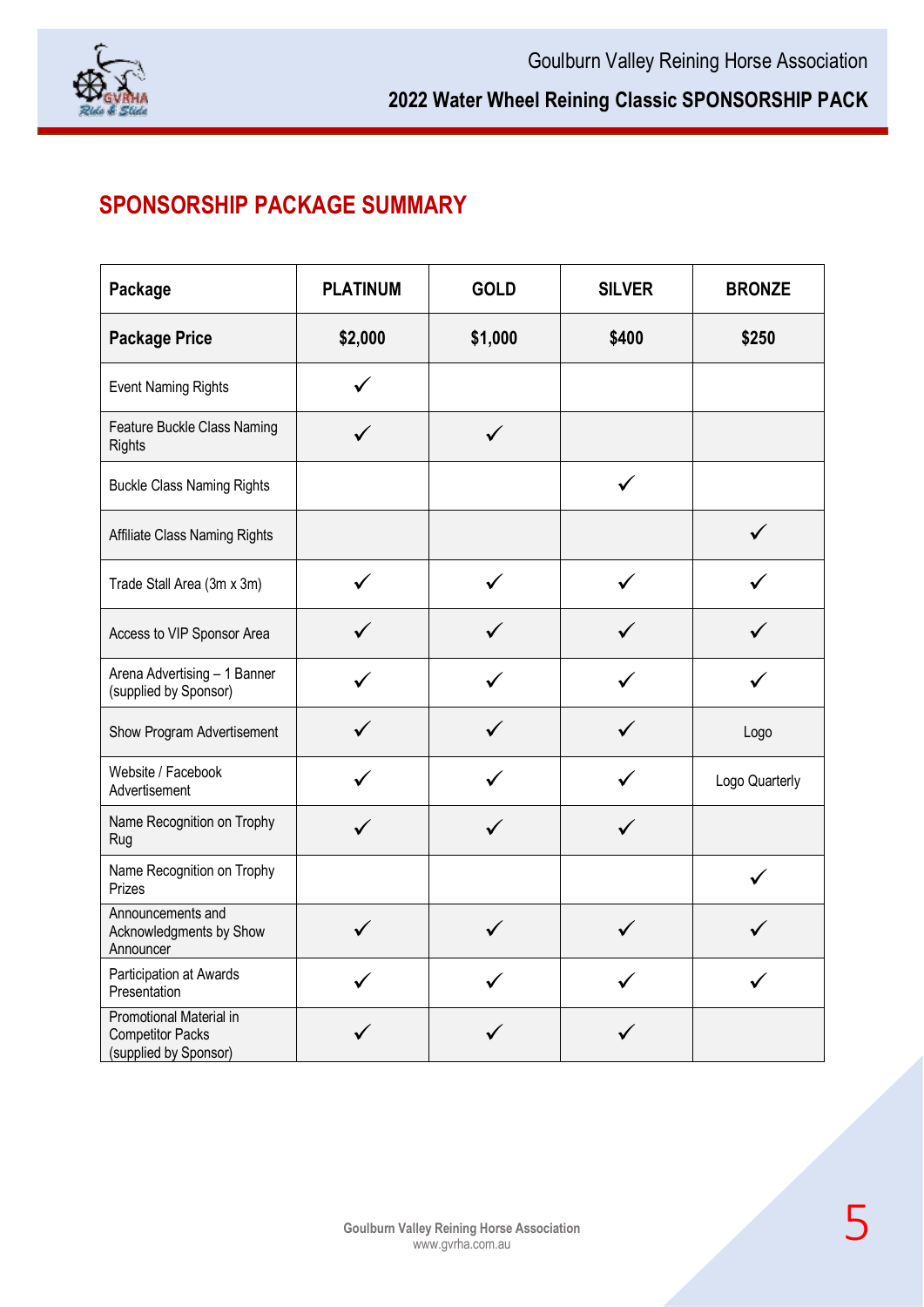

#### **2022 Water Wheel Reining Classic SPONSORSHIP PACK**

## **SPONSORSHIP AGREEMENT**

Yes, I would like to be a sponsor of the Goulburn Valley Reining Horse Association Water Wheel Reining Classic to be held 16 th – 21 st May 2022 at Tatura Park Events & Exhibition Complex, 20 Hastie St. Tatura VIC. I agree that I am authorised to make the commitment below and agree to forward full payment upon receipt of invoice.

| Level of Sponsorship: $\mathcal{O}$ |                                  |  |
|-------------------------------------|----------------------------------|--|
| <b>PLATINUM (\$2,000)</b>           | <b>FINANCIAL SPONSOR*</b>        |  |
| GOLD (\$1,000)                      | <b>PRODUCT SPONSOR*</b>          |  |
| <b>SILVER (\$400)</b>               |                                  |  |
| <b>BRONZE (\$250)</b>               | * We will contact you to discuss |  |
|                                     |                                  |  |
|                                     |                                  |  |
|                                     |                                  |  |
|                                     |                                  |  |
|                                     |                                  |  |
|                                     |                                  |  |
|                                     |                                  |  |
|                                     |                                  |  |
|                                     |                                  |  |

I understand that the GVRHA Water Wheel Reining Classic organisers and staff will ensure great care is taken with any banners or signage supplied by sponsors, however the GVRHA cannot take responsibility for any theft or damage to items supplied.

#### **Return the completed form to:**

Cherrie Secomb – Email: gvrha.secretary@gmail.com Ph: 0455 500 242